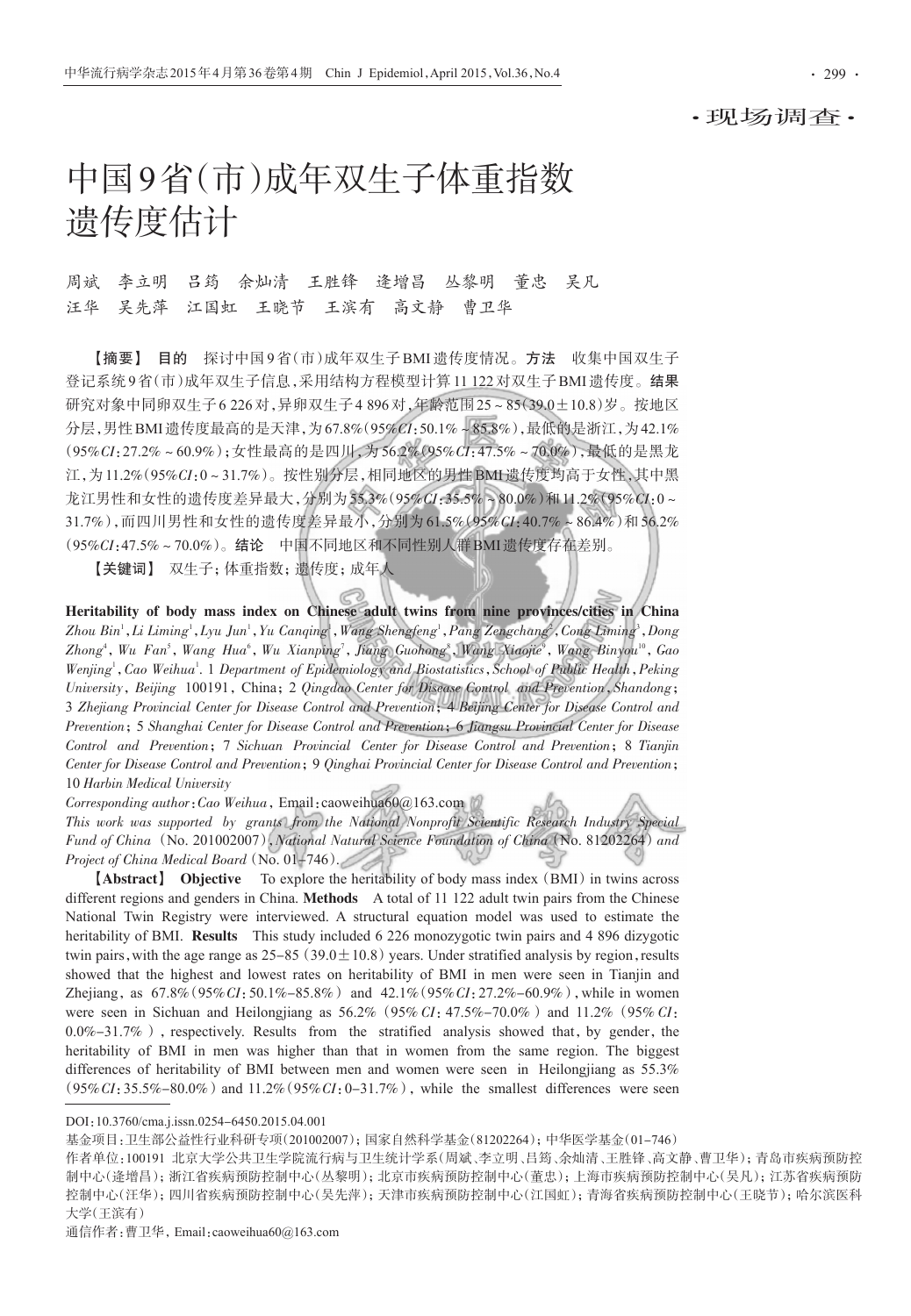in Sichuan as  $61.5\%$  (95% CI:  $40.7\% - 86.4\%$ ) and  $56.2\%$  (95% CI:  $47.5\% - 70.0\%$ ), respectively. Conclusion The heritability of BMI across different regions and genders showed certain differences in the Chinese twins.

**[Key words]** Twins; Body mass index; Heritability; Adult

肥胖是遗传、环境及其之间的交互作用等所导 致的复杂性疾病"<sup>」</sup>。诸多流行病学研究表明,肥胖 是高血压、冠心病、2型糖尿病等疾病独立的危险因 素'2-3'。WHO 2010年报告显示 ,中国 2008年成年 (20岁及以上)男性和女性的肥胖率分别达到4.7% 和7.7%,已成为中国严重的公共卫生问题[<sup>4</sup>-5] 。肥胖 的评价指标很多,其中BMI是评价肥胖最常用的指 标之一<sup>[6]</sup>。

在遗传流行病学研究中,双生子由于独特的遗 传和环境条件,常用于分析各个表型遗传度。中国 双 生 子 登 记 系 统(the Chinese National Twin Registry,CNTR)始建于 2001 年,截至 2014 年 6 月, 已有36 565对双生子登记在册,是中国最大的双生 子登记系统四。既往研究中,BMI 遗传度研究对象 以白种人居多,中国人群相关研究较少,且相当一部 分为儿童青少年研究。同时,尽管已知BMI遗传度 会随着研究人群和性别的变化而改变,但其变化的 方向和程度尚未有统一结论。

本研究拟利用CNTR中9省(市)(包括上海市、 浙江省、江苏省、四川省、青海省、山东省、天津市、北 京市和黑龙江省)≥25 岁成年双生子,探讨不同地 区和不同性别双生子BMI的遗传度。

#### 对象与方法

1. 研究对象:选取CNTR 2011-2013年建立的 双生子人群队列中所有≥25 岁的双生子,年龄为 25~85(39.0±10.8)岁,共11 122对,其中同卵双生 子(Monozygotic twins,MZ)6 226 对,异卵双生子 (Dizygotic twins,DZ)4 896对。本研究通过北京大 学 生 物 医 学 伦 理 委 员 会 伦 理 审 查 (IRB00001052-11029)。所有研究对象均获得书面 知情同意。研究对象纳入标准:①年龄为≥25岁的 双生子;②双生子成员均参加深入登记并获得身高 和体重信息。排除标准:①双生子任何一方患有严 重疾病、意识不清不能配合者或不愿配合者;②不能 签署知情同意者。

2. 研究方法:研究对象的身高和体重以自报的 方式获得,分别要求精确到1 cm和1 kg。为了验证 自报身高和体重的准确性,本项目组于2013年对部 分自愿参与双生子由经过培训的工作人员对其身高

和体重进行测量。身高采用身高计进行测量,要求 测量2次且如果前2次测量相差超过1 cm则需进行 第3次测量,取最接近的2次测量值;体重采用体脂测 量仪进行测量。计算自报和测量身高与体重的相关 系数:身高(923 人)为 0.900(0.885~0.914),体重  $(925 \text{ }\bigwedge)$ 为 0.883 $(0.862 \sim 0.903)$ 。BMI $(kg/m^2)$ 通过 体重(kg)除以身高(m)的平方获得。双生子的卵型 鉴定采用问卷法。问卷法在中国双生子研究中是一 种准确度较高且可操作性强的卵型鉴定方法,其准确 性达到90.1%,适合大型流行病学人群研究'<sup>8</sup>。

□ 3. 统计学分析: 利用 SPSS 20.0 软件进行描述 性统计分析和组内相关系数分析,利用OpenMx1.4 软件进行结构方程模型拟合分析。为比较各个地 区的 BMI 情况,分别计算 9 省(市)男性和女性的 BMI 均值以及超重率(24.0~27.9 kg/m<sup>2</sup>)和肥胖率 ((≥28 kg/m²))®。模型拟合分析采用性别限制模型 (Sex-limitation model),与经典双生子模型相比可以 在模型中纳入异性别的DZ,可以提供更为准确的遗 传度估计[<sup>10</sup>] 。将总的表型变异分解为加性遗传变异 (Additive genetic variance,A)、非 加 性 遗 传 变 异 (Non-additive genetic variance,D)或共同环境变异 (Common environment variance,C)和特殊环境变异 (Unique environment variance,E),其中 D 和 C 根据 组内相关系数 $(r)$ 选择,若 $r_{\text{MZ}}$  $>$ 2 $r_{\text{DZ}}$ ,则拟合 ADE模 型,反之则拟合ACE模型[<sup>11</sup>] 。模型拟合采用最大似 然法(the maximum likelihood)进行参数估计,越小 的 AIC(Akaike's information criterion)表明模型的 拟合优度和俭省度越好''2'。考虑到不同地区和不同 性别双生子的BMI情况可能存在差异,分别计算9 个省(市)男性和女性双生子的遗传度。由于年龄可 能会对肥胖相关基因的表达产生影响,故在模型拟 合中将年龄作为协变量纳入分析。

#### 结 果

1. 一般情况:从总体分布看,同卵男男双生子 (Monozygotic male twins, MZM) 占 比 最 多, 为 34.6%,而异卵女女双生子(Dizygotic female twins, DZF)占比最少,为7.9%。从各个地区看,山东地区 双生子最多,为2 569对(23.3%),青海地区双生子最 少,为460对(4.1%)。见表1。同一地区BMI均值男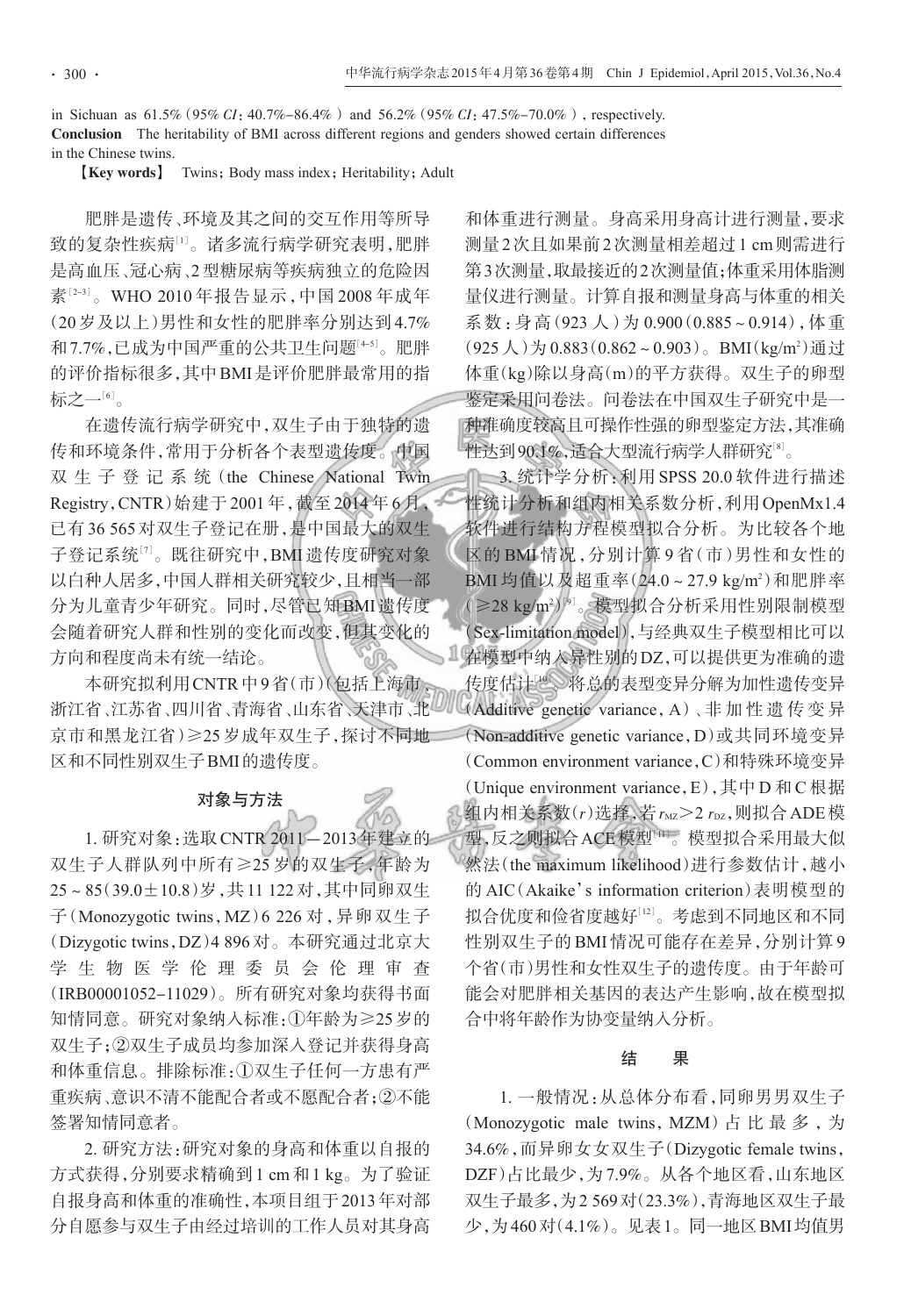性均高于女性,且差异具有统计学意义(P<0.001), 同时男性的超重率和肥胖率均高于女性。男性BMI 均值较高的为黑龙江、天津和山东,较低的为四川、 青海和上海;女性较高的为山东、黑龙江和天津,较 低的为上海、四川和浙江。各个地区男性和女性的 超重率和肥胖率与BMI均值趋势保持一致,即BMI 均值越高,其超重率和肥胖率之和也越高,如黑龙江 男性BMI均值最高,其超重率和肥胖率总和也最高 (45.8%)。见表2。

2. 相关分析:MZ的组内r均高于DZ,异卵男女 双生子(Dizygotic opposite-sex twins,DZO)的组内r 低于同性别的同卵或异卵双生子。由于各个地区无 论男男双生子或女女双生子均有 $r_{\rm MZ}$ <2 $r_{\rm DZ}$ ,因此拟

注:括号外数据为双生子对,括号内数据为构成比(%)

表1 中国9省(市)成年双生子分布情况

| 地区  | <b>MZM</b> | <b>MZF</b>            | <b>DZM</b> | <b>DZF</b>          | <b>DZO</b> | 合计                        |
|-----|------------|-----------------------|------------|---------------------|------------|---------------------------|
| 上海  | 231(24.5)  | 222(23.6)             |            | 157(16.7)/151(16.0) | 181(19.2)  | 942(100.0)                |
| 江苏  | 615(37.4)  | 370(22.5)             | 255(15.5)  | 110(6.7)            | 293(17.8)  | 643(100.0)                |
| 浙江  | 565(41.2)  | 293(21.3)             | 193(14.1)  | 82(6.0)             | 240(17.5)  | 1/373(100.0)              |
| 四川  | 253(36.0)  | 128(18.2)             | 119(16.9)  | 61(8.7)             | 142(20.2)  | 703(100.0)                |
| 北京  | 387(26.4)  | 397(27.1)             | 200(13.6)  | 132(9.0)            | 350(23.9)  | 1466(100.0)               |
| 天津  | 341(37.1)  | 166(18.1)             | 203(22.1)  | 46(5.0)             | 163(17.7)  | 919(100.0)                |
| 山东  | 962(37.4)  | 477(18.6)             | 485(18.9)  | 158(6.2)            | 487(19.0)  | 2569(100.0)               |
| 青海  | 157(34.1)  | 77(16.7)              | 93(20.2)   | 34(7.4)             | 99(21.5)   | 460(100.0)                |
| 黑龙江 | 342(32.7)  | 243(23.2)             | 144(13.8)  | 101(9.6)            | 217(20.7)  | 1047(100.0)               |
| 合计  | 3853(34.6) | 2373(21.3) 1849(16.6) |            | 875(7.9)            |            | 2 172(19.5) 11 122(100.0) |

合ACE模型。见表3。

3. 模型拟合分析:总体上,男性 BMI 遗传度均 超过 40.0%,较高的为天津、江苏和四川,较低的为 浙江、青海和上海;女性BMI遗传度均低于60.0%, 较高的为四川、江苏和上海,较低的为黑龙江、青海 和浙江。同一地区BMI遗传度男性均高于女性,其 中黑龙江和天津的男性和女性 BMI 遗传度差异最 大,差值分别为44.1%和37.4%,而四川和上海男女 遗传度差异最小,差值分别为5.3%和6.2%。见图1。

### 讨 论

本研究利用 CNTR 中 9 省(市)成年双生子,首 2次在中国人群中探讨不同地区和不同性别双生子的

> BMI 遗传度。BMI 遗传度研究一直是双 生子研究的一大热点,但由于遗传度会随 着研究人群、性别等因素的变化而发生改 变,而国内尚无大样本的该类研究,因此 本研究结果对于描述和分析中国人群 BMI遗传度具有重要意义,为进一步研究 BMI影响因素提供参考依据。

在本研究中,同一地区双生子的BMI 均值、超重率和肥胖率男性均高于女性。 在各个地区中,黑龙江、天津和山东无论 男性和女性,BMI均值以及超重率与肥胖

|     | 男<br>性  |                                                 |                                       |         | 女<br>性   |         |                                                |                                       |      |        |
|-----|---------|-------------------------------------------------|---------------------------------------|---------|----------|---------|------------------------------------------------|---------------------------------------|------|--------|
| 地区  | 例数      | 年龄                                              | <b>BMI</b>                            | 超重率     | 肥胖率      | 例数      | 年龄                                             | <b>BMI</b>                            | 超重率  | 肥胖率    |
|     |         | $(\overline{\overline{x}}, \overline{x} \pm s)$ | $(\text{kg/m}^2, \overline{x} \pm s)$ | $(\%)$  | $(\%)_1$ |         | $(\overline{\mathscr{B}}, \overline{x} \pm s)$ | $(\text{kg/m}^2, \overline{x} \pm s)$ | (%)  | $(\%)$ |
| 上海  | 957     | $41.2 \pm 11.4$                                 | $22.9 \pm 3.0$                        | $-25.0$ | 6.2      | 927     | $38.2 \pm 10.1$                                | $20.9 \pm 2.8$                        | 10.2 | 2.6    |
| 江苏  | 2 0 3 3 | $40.7 \pm 11.8$                                 | $23.4 \pm 2.7$                        | 31.6    | 5.6'     | 1/253   | $37.2 \pm 10.4$                                | $22.0 \pm 2.8$                        | 17.6 | 2.7    |
| 浙江  | 1756    | $42.3 \pm 12.0$                                 | $23.0 \pm 2.8$                        | 29.2    | 44.5     | $990^-$ | $39.6 \pm 11.0$                                | $21.7 \pm 2.7$                        | 17.4 | 2.0    |
| 四川  | 886     | $40.1 \pm 11.2$                                 | $22.6 \pm 2.6$                        | 23.8    | 2.7      | 520     | $35.9 \pm 9.0$                                 | $21.4 \pm 2.5$                        | 15.6 | 0.8    |
| 北京  | 1 5 2 4 | $34.4 \pm 8.6$                                  | $23.7 \pm 3.1$                        | 33.6    | 8.7      | 1408    | $33.4 \pm 8.2$                                 | $21.8 \pm 2.9$                        | 17.4 | 3.8    |
| 天津  | 1 2 5 1 | $40.1 \pm 11.7$                                 | $23.8 \pm 2.9$                        | 35.1    | 9.0      | 587     | $36.5 \pm 10.3$                                | $22.6 \pm 3.2$                        | 23.9 | 6.3    |
| 山东  | 3 3 8 1 | $40.9 \pm 11.0$                                 | $23.8 \pm 2.7$                        | 35.7    | 7.2      | 1757    | $38.5 \pm 10.2$                                | $23.2 \pm 2.8$                        | 29.1 | 6.1    |
| 青海  | 599     | $40.0 \pm 9.8$                                  | $22.7 \pm 2.4$                        | 23.9    | 2.0      | 321     | $38.0 \pm 9.6$                                 | $22.3 \pm 2.6$                        | 23.1 | 1.2    |
| 黑龙江 | 1 1 8 9 | $39.1 \pm 8.5$                                  | $23.9 \pm 3.0$                        | 35.5    | 10.3     | 905     | $38.9 \pm 8.7$                                 | $22.7 \pm 3.0$                        | 26.6 | 4.4    |

表2 中国9省(市)男性和女性双生子基本情况

表3 双生子BMI组内r值及95%CI

| 地区  | <b>MZM</b>                | <b>MZF</b>                | DZM                       | DZF                       | DZ <sub>O</sub>            |
|-----|---------------------------|---------------------------|---------------------------|---------------------------|----------------------------|
| 上海  | $0.843(0.801 \sim 0.877)$ | $0.817(0.769 \sim 0.857)$ | $0.572(0.457 \sim 0.668)$ | $0.566(0.447 \sim 0.665)$ | $0.118(-0.028 \sim 0.259)$ |
| 江苏  | $0.795(0.763 \sim 0.822)$ | $0.821(0.785 \sim 0.852)$ | $0.449(0.345 \sim 0.542)$ | $0.624(0.495 \sim 0.726)$ | $0.408(0.308 \sim 0.499)$  |
| 浙江  | $0.825(0.796 \sim 0.849)$ | $0.768(0.716 \sim 0.811)$ | $0.561(0.456 \sim 0.650)$ | $0.677(0.541 \sim 0.779)$ | $0.074(-0.053 \sim 0.198)$ |
| 四川  | $0.852(0.814 \sim 0.882)$ | $0.871(0.821 \sim 0.907)$ | $0.544(0.405 \sim 0.659)$ | $0.525(0.317 \sim 0.684)$ | $0.267(0.108 \sim 0.413)$  |
| 北京  | $0.820(0.784 \sim 0.850)$ | $0.781(0.739 \sim 0.816)$ | $0.525(0.417 \sim 0.618)$ | $0.606(0.487 \sim 0.704)$ | $0.321(0.224 \sim 0.412)$  |
| 天津  | $0.830(0.794 \sim 0.860)$ | $0.793(0.729 \sim 0.743)$ | $0.491(0.379 \sim 0.588)$ | $0.648(0.445 \sim 0.788)$ | $0.296(0.150 \sim 0.430)$  |
| 山东  | $0.826(0.805 \sim 0.845)$ | $0.836(0.806 \sim 0.861)$ | $0.544(0.478 \sim 0.604)$ | $0.635(0.532 \sim 0.720)$ | $0.429(0.353 \sim 0.498)$  |
| 青海  | $0.845(0.794 \sim 0.885)$ | $0.817(0.728 \sim 0.880)$ | $0.624(0.483 \sim 0.734)$ | $0.607(0.345 \sim 0.781)$ | $0.331(0.145 \sim 0.495)$  |
| 黑龙江 | $0.793(0.750 \sim 0.829)$ | $0.804(0.754 \sim 0.844)$ | $0.522(0.393 \sim 0.632)$ | $0.673(0.551 \sim 0.767)$ | $0.221(0.091 \sim 0.344)$  |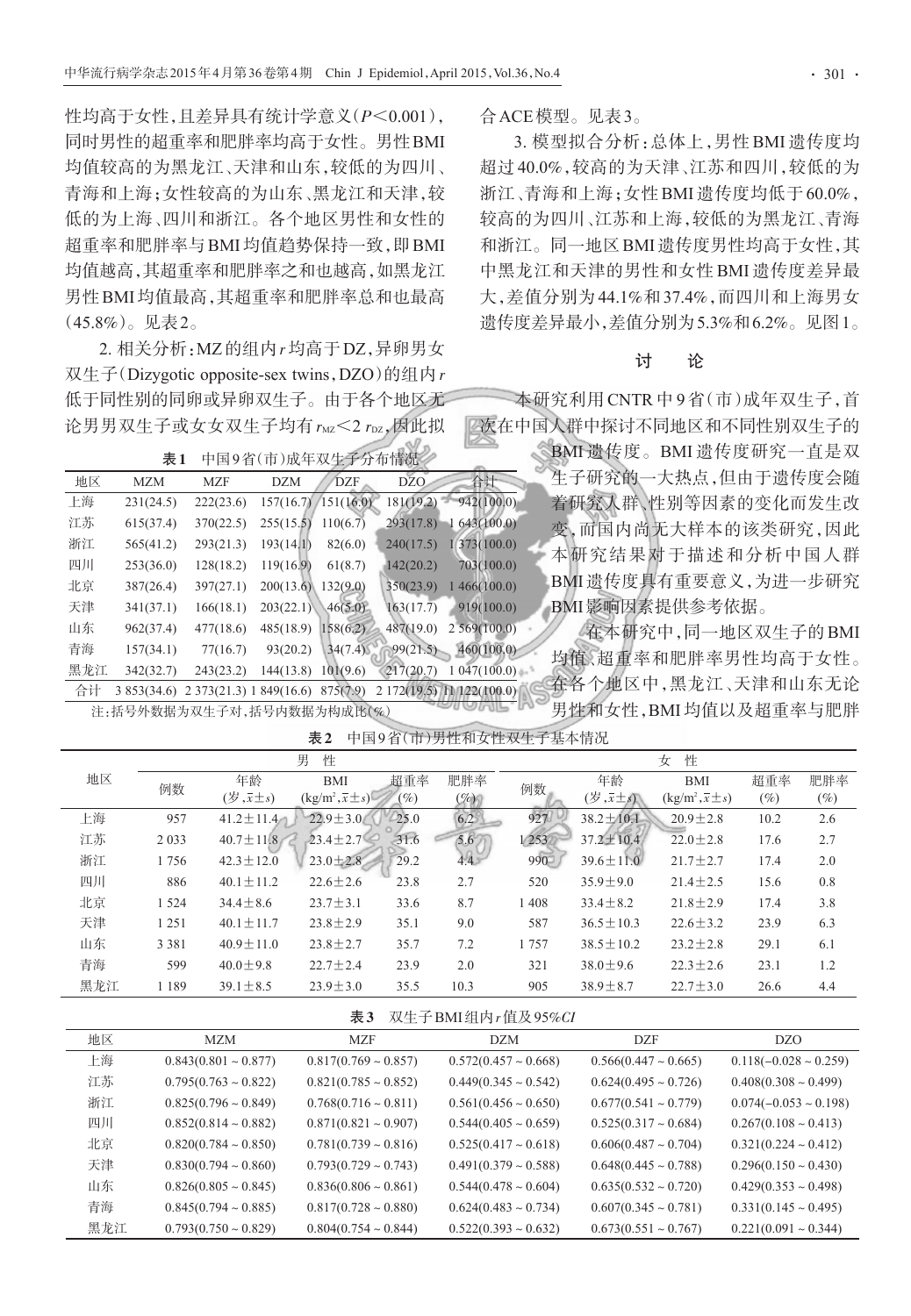

图1 中国9省(市)男性和女性双生子BMI遗传度(%)

率之和在9省(市)中均为前三,而上海和四川则排名 靠后,若按照南北方划分标准,黑龙江、天津和山东 均划分为北方,上海和四川划分为南方,这与相关研 究结论保持一致,即北方的膳食模式、气候等因素可 能导致北方人群的超重率和肥胖率高于南方[<sup>13</sup>-14] 。

国外既往研究中,BMI遗传度从32%到90%不 等[<sup>15</sup>-<sup>19</sup>],而中国双生子人群 BMI 遗传度从 15%到 89%不等[1,20-22],本研究遗传度最高的是天津男性 (67.8%),最低的是黑龙江女性(11.2%)。在现有研 究中,部分研究仅选择了特定性 别的双生子估计 BMI 遗传度,如 Selby等[<sup>23</sup>] 选取的是美国265对男 性双生子,Rose 等[15]选取的是美 国680对女性双生子,或者研究者 不分性别,只给出 BMI 的总遗传 度估计值,如 Watson 等[18]仅提供 了 612 对双生子 BMI 的总遗传度 为 76%。本研究的优势是对不同 地区和不同性别的中国人群BMI 遗传度进行了估算。

在本研究中,各个地区双生 子 BMI 遗传度存在一定的差异。 其中男性最高的为天津(67.8%), 最低的为浙江(42.1%),两地遗传 度差异为25.7%;女性最高的为四 川(56.2%),最 低 的 为 黑 龙 江 (11.2%),两 地 遗 传 度 差 异 为 45.0% / Min 等<sup>[24]</sup>对 12 个国家双 生子BMI遗传度研究的一篇Meta 分析表明,年龄越小、BMI均值越 高、人均国民生产总值(GDP)越 高,BMI 遗传度越高。 本研究结 论与 Min 等的分析结果并不完全 一致,本研究中女性 BMI 遗传度 最高的是四川地区(56.2%),高于 北京的34.2%,但无论是BMI均值 或经济水平,四川均低于北京。

目前性别对于BMI遗传度的 影响结论尚不一致。Elks 等<sup>[25]</sup>的 研究结果表明男女BMI遗传度无 差异,Poulsen等[16]的研究结果表 明女性 BMI 遗传度高于男性,而 Schousboe 等[26]的研究结果表明男 性BMI遗传度高于女性。本研究

结果表明在该双生子人群中,男性和女性BMI遗传 度存在差别。在同一地区,男性遗传度均高于女性, 其中黑龙江和天津男性和女性的遗传度差值较大 (>30%),而上海和四川男性和女性的遗传度差值 较小( <10% )。Schousboe 等[27]对 8 个国家 37 000 对 男性和女性双生子 BMI 遗传度的分析结果表明男 性和女性的遗传度差异具有统计学意义,其遗传度 差异可能是由于遗传变异在男性和女性中的作用不 同所致。而近年来相关研究也表明男性和女性肥胖